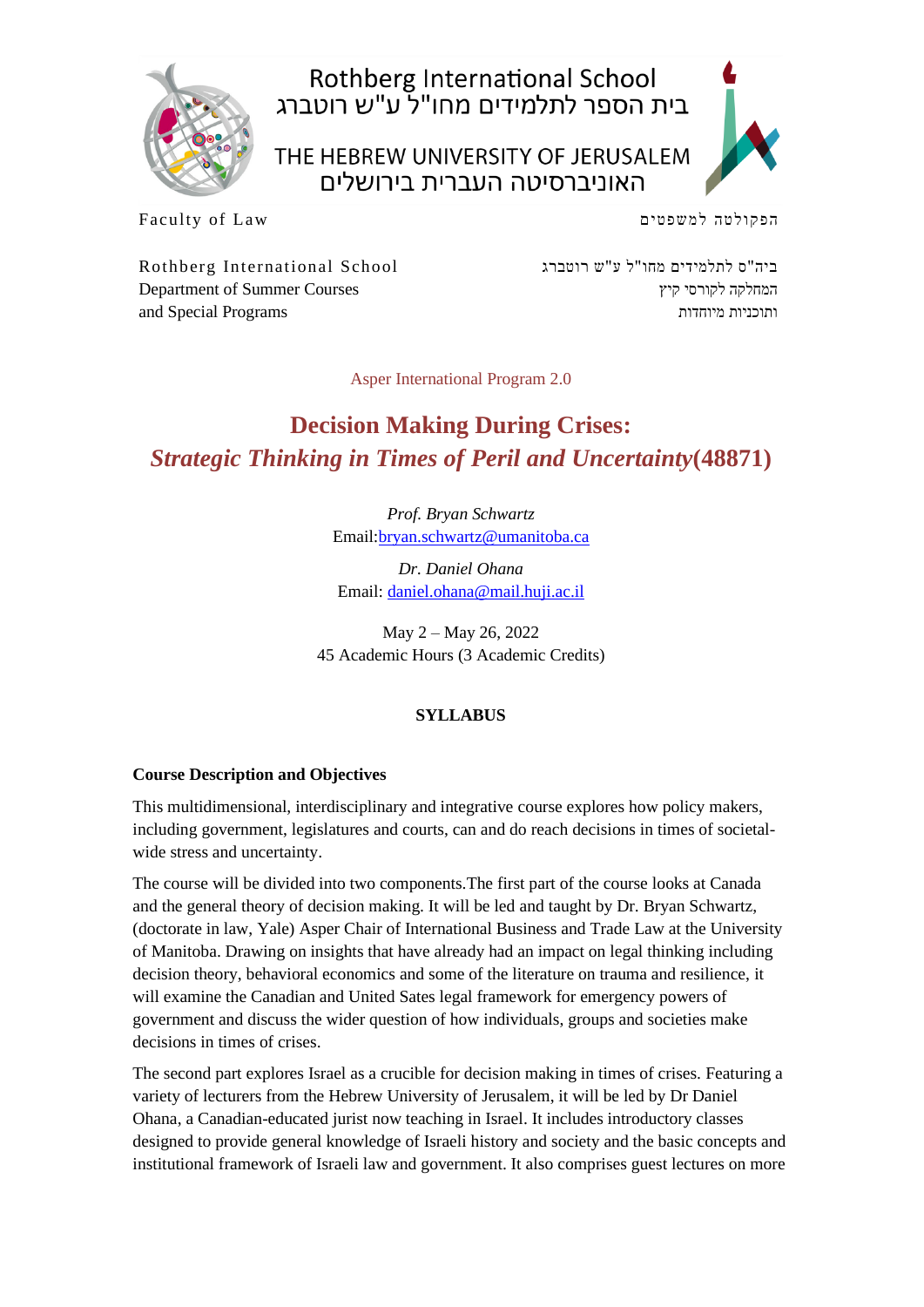specific issues related to the coronavirus crisis that will be given by leading academics and experienced practitioners, who will supply students with information on the latest developments in their fields of expertise. It will be seen that Israel, the home of much of the most influential theories of decision-making, has had over the years to address many crises – wars, invasions, terrorism, massive waves of immigration, economic crises, and social divisions. Attention will focus on such questions as: What is the legal, political and social framework for decisionmaking in such a society?How do democratic institutions continue to function in times of epidemic, military conflict, civil unrest and economic crashes? What has been the role of the Israeli High Court of Justice, including in the latest coronavirus outbreak, in properly moderating by law the tendency of the executive towards rule without parliamentary oversight and judicial checks during times of crises?

#### **Format**

The format will be four classes a week for four weeks, starting on Monday, May 2<sup>nd</sup>, 2022 delivered online (via Zoom). The Canadian classes will be delivered at 6:00 PM CT each day and run for 2 hours, including a break. The classes delivered from lecturers based in Israel will be offered at 9:00 AM CT each day and run for 2 or 3 hours, including a break. All lectures will be available online throughout the program for the students to view when convenient to their schedule. Students must attend at least half (8) of the live sessions in real-time.

The course is conducted exclusively in English; proficiency in spoken or written Hebrew is not a prerequisite for participation in the program. Israeli statutes and Supreme Court decisions relevant to the topics taught in class are often available online in English translation. An online site administered by the Rothberg International School at the Hebrew University will be available to enable easy interaction between students and the academic coordinators throughout the course of the program. By accessing the sites, students will be able to obtain general information and announcements about the course. Background material and course readings will be posted online, so as to give students the opportunity to familiarize themselves in advance with the various topics addressed in the course of the program.

It should be noted that the program is subject to changes based on developments caused by the coronavirus pandemic, such that it may undergo last-minute modifications due to health-related restrictions imposed by the authorities on universities and other public institutions.

#### **Assessment**

Students will receive 3 credit hours from the Hebrew University for the basic course, evaluated by submitting 4 weekly reflection papers on themes of the course, to be chosen by the student. These should be 3-4 pages on one of the topics (student's choice) discussed in the lectures of the preceding week. The reflections should show that the assigned materials have been read, with the student's thoughts on the value of the ideas and texts covered, their agreements or disagreements, and application to legal matters of interest to them or their own experience and observations.

#### **Schedule**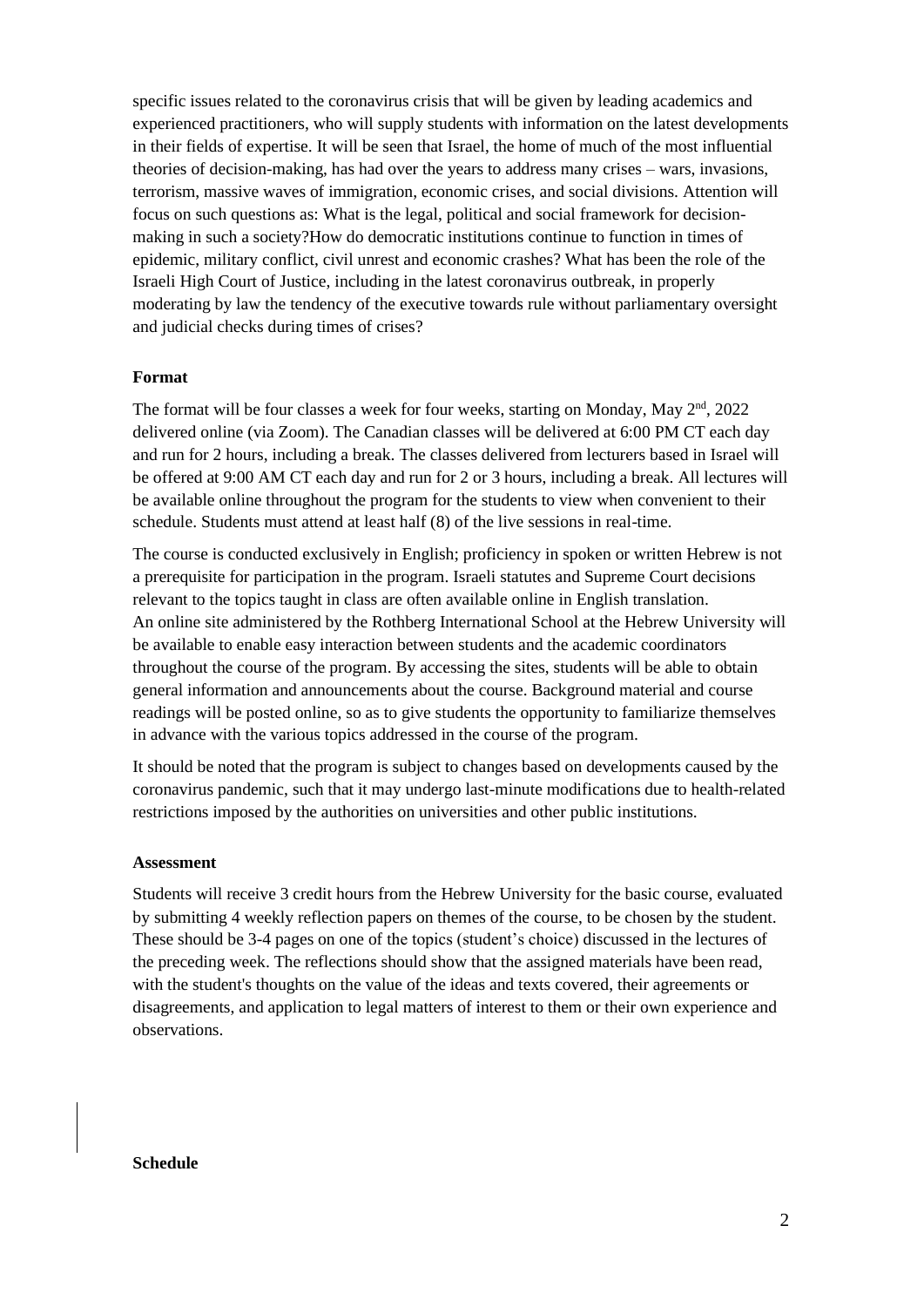Canada-Based Lectures May 2<sup>nd</sup> - 5<sup>th</sup> and May 9<sup>th</sup>-12<sup>th</sup>| Start Time: 6PM CT Israel-Based Lectures May  $16^{\text{th}} - 19^{\text{th}}$  and May  $23^{\text{rd}}$ -26<sup>th</sup>| Start Time: 9AM CT

#### **PART 1**

*Lectures from Canada led by Prof. Bryan Schwartz on Mondays to Thursdays from May*  $2^{nd}$  -  $5^{th}$  *and May*  $9^{th}$ -12<sup>th</sup>.

*A three hour zoom slot will be booked for each of these classes, but they will generally run for only 2 hours. Professor Schwartz has tentativelyplanned an extra hour for discussion in his first, fourth and eighthclasses*

#### **Lecture 1:** Introduction

• *No required readings*

**Lecture 2:** Legal and Constitutional Framework for Decision Making

- Peter Rosenthal, ["The New Emergencies Act: Four Times the War Measures Act"](https://commentary.canlii.org/w/canlii/1991CanLIIDocs129), *Manitoba Law Journal* (1991)
- Kim Lane Scheppele, ["North American Emergencies: The Use of Emergency Powers in](https://watermark.silverchair.com/mol003.pdf?token=AQECAHi208BE49Ooan9kkhW_Ercy7Dm3ZL_9Cf3qfKAc485ysgAAAowwggKIBgkqhkiG9w0BBwagggJ5MIICdQIBADCCAm4GCSqGSIb3DQEHATAeBglghkgBZQMEAS4wEQQMNOsbPOOUZWXYm0HuAgEQgIICP9fb2h3UAgTHxvFKTaxl_nB2Q5yWZDNZlZCn3OQn)  [Canada and the United States"](https://watermark.silverchair.com/mol003.pdf?token=AQECAHi208BE49Ooan9kkhW_Ercy7Dm3ZL_9Cf3qfKAc485ysgAAAowwggKIBgkqhkiG9w0BBwagggJ5MIICdQIBADCCAm4GCSqGSIb3DQEHATAeBglghkgBZQMEAS4wEQQMNOsbPOOUZWXYm0HuAgEQgIICP9fb2h3UAgTHxvFKTaxl_nB2Q5yWZDNZlZCn3OQn),*International Journal of Constitutional Law* (2006)

**Lecture 3:** General Theories of How Decisions are Made

- Katie Steele and H. Orri Stefansson, ["Decision Theory"](https://plato.stanford.edu/entries/decision-theory/),*Stanford Encyclopedia of Philosophy* (2015)
- Marije H. Bakker et al, "Decision-making during a crisis: the interplay of narratives and [statistical information before and after crisis communication"](https://www.tandfonline.com/doi/full/10.1080/13669877.2018.1473464?scroll=top&needAccess=true), *Journal of Risk Research* (2018)

**Lecture 4:** Behavioral Economics and Decision Making in Times of Crisis

- Alain Samson, ["An Introduction to Behavioral Economics"](https://www.behavioraleconomics.com/resources/introduction-behavioral-economics/), *Behavioral Economics*  (2014)
- Cass R. Sunstein, ["Nudging: A Very Short Guide"](https://dash.harvard.edu/bitstream/handle/1/16205305/shortguide9_22.pdf?sequence=4&bcgovtm=CSMLS),*Harvard DASH*(2014)

## **Lecture 5:** Game Theory, Group Psychology, Recognition-Primed Decisions and Rhetoric: Theories of Decision Making in Emergencies

- ["What is Groupthink?"](https://corporatefinanceinstitute.com/resources/careers/soft-skills/groupthink-decisions/), *Corporate Finance Institute* (2020)
- Randal C. Picker, ["An Introduction to Game Theory and the Law"](https://pdfs.semanticscholar.org/9f1e/b2601d4570254657ac64a58beb421dd03eff.pdf), *University of Chicago* (1994)
- Christian List, ["Social Choice Theory"](https://plato.stanford.edu/entries/social-choice/), *Stanford Encyclopedia of Philosophy* (2013)
- *Yakov* Ben-Haim, ["Info-Gap Decision Theory"](https://link.springer.com/chapter/10.1007/978-3-030-05252-2_5), *Decision Making Under Deep Uncertainty* (2019)
- ["Legal Maxims"](https://www.jewishvirtuallibrary.org/legal-maxims), *Encyclopedia Judaica* (2008)

**Lecture 6:** World Health Organization and International Institutions in Times of Crisis

• ["A Brief History of the World Health Organization"](https://www.thelancet.com/action/showPdf?pii=S0140-6736%2802%2911244-X), *The Lancet* (2002)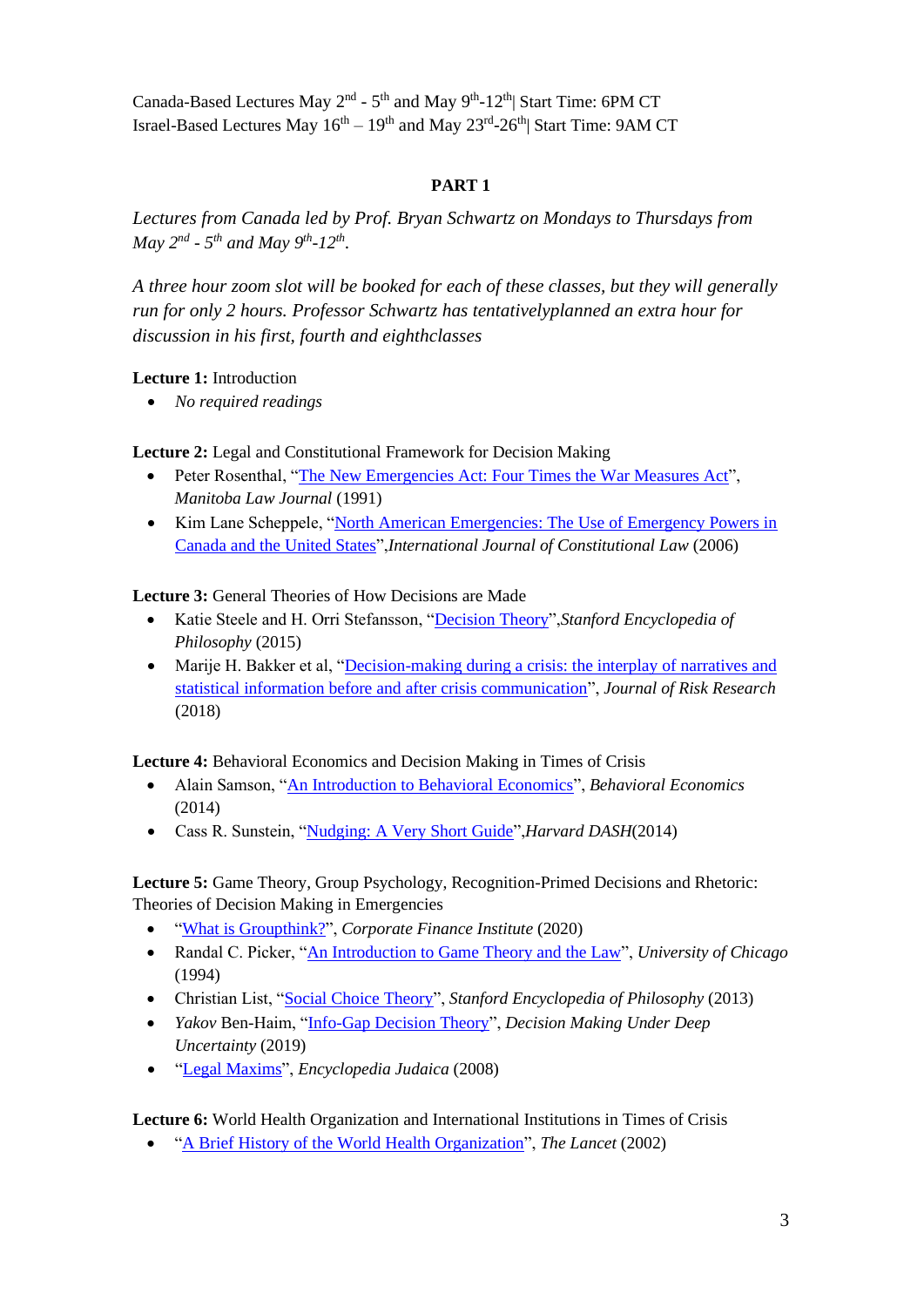- Ken Bredemeier, ["WHO at Forefront of Coronavirus Fight But Not Without](https://www.voanews.com/covid-19-pandemic/who-forefront-coronavirus-fight-not-without-controversy)  [Controversy"](https://www.voanews.com/covid-19-pandemic/who-forefront-coronavirus-fight-not-without-controversy), *VOA News* (2020)
- Michael W. Doyle, "Making War and Building Peace: The United Nations Since the [1990's"](http://cgt.columbia.edu/wp-content/uploads/2014/01/Making-War-and-Building-Peace.pdf), *Columbia University* (2005)

**Lecture 7:** Individual and Social Psychology in Times of Crisis and Trauma

- Orla T. Muldoon et al, ["The social psychology of responses to trauma: social identity](https://www.tandfonline.com/doi/full/10.1080/10463283.2020.1711628)  [pathways associated with divergent traumatic responses"](https://www.tandfonline.com/doi/full/10.1080/10463283.2020.1711628), *European Review of Social Psychology* (2019)
- Center for Substance Abuse Treatment, "Chapter 3: Understanding the Impact of [Trauma"](https://www.ncbi.nlm.nih.gov/books/NBK207191/), *Trauma-Informed Care in Behavioral Health Services* (2014)

**Lecture 8:** Jewish Civilization as an Adaptation to Crises

- Leslie Susser, ["Changing the refugee paradigm"](https://www.jpost.com/Jerusalem-Report/Israel/Changing-the-refugee-paradigm), *The Jerusalem Post* (2012)
- Joseph Katz, ["A History of the Jews, a list of expulsions for 2000 years"](http://www.eretzyisroel.org/~jkatz/expulsions.html), *EretzYisroel* (2001)
- Meir Elran et al, "Social resilience in the Jewish communities around the Gaza Strip [Envelope during and after Operation Protective Edge"](https://www.hks.harvard.edu/sites/default/files/centers/research-initiatives/crisisleadership/files/MASA7-2Eng%2BFinal_Elran%2Bet%2Bal077055622.pdf), *Military and Strategic Affairs*  (2015)

# **PART 2**

*Lectures from Israel led by Dr. Daniel Ohana on Mondays to Thursdays from May*   $16^{th} - 19^{th}$  and May  $23^{rd} - 26^{th}$ .

**Background Lectures (I-V)**by Dr. Daniel Ohana, Hebrew University of Jerusalem: Introduction to Israeli Constitutional and Human Rights Law and Recent Developments in the Wake of the Coronavirus Outbreak

*Lectures will be recorded and uploaded online.*

- **I. Judicial Review in the High Court of Justice (2 academic hours)** 
	- Suzie Navot, The Constitution of Israel 1-47, 193-219 (2014).
	- HCJ 910/86 Ressler v. Minister of Defence (1988) IsrSC 42(2) 441.
	- HCJ 3094/93 The Movement for Quality of Government in Israel v. The State of Israel (1993) IsrSC 47(5) 404.
	- HCJ 4797/07 Association for Civil Rights in Israel v. Airports Authority.
	- HCJ 3458/17 Hiddush For Religious Freedom and Equality v. Respondent: Israel Defense Forces.

## **II. The Constitutional Revolution (2 academic hours)**

- HCJ 98/69 Bergman v. Minister of Finance, (1969) IsrSC 23(1) 693.
- HCJ 6821/93 United Mizrachi Bank v. Migdal Cooperative (1995) IsrSC 49(4) 221.
- HCJ 6055/95 Tzemach v. Minister of Defense (1999) IsrSC 53(5) 241.
- CrimA 5121/98 Issacharov v. Chief Military Prosecutor (2006)IsrSC 320 421.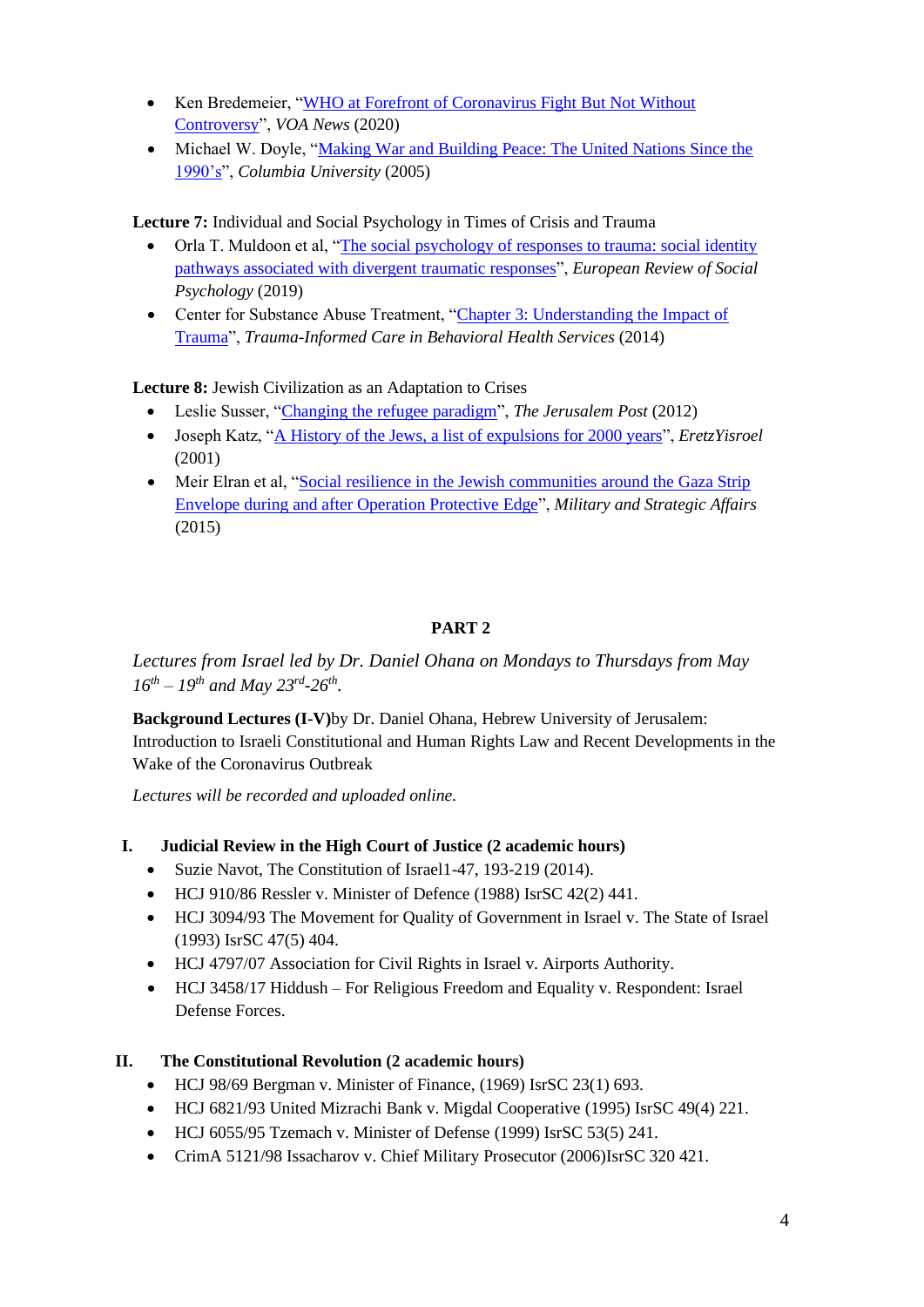- Daphne Barak-Erez, "From an Unwritten to a Written Constitution: The Israeli Chaallenge from an American Perspective" 26 Columbia Human Rights Law Review 309 (1995)
- Talya Steiner, "Proportionality Analysis by the Israeli Supreme Court" in Mordechai Kremnitzer, Talya Steiner, Adreja Lang, Proportionality in Action: Comparative and Empirical Perspectives 285-384 (2020).

# **III. Between Judicial Activism and Measured Restraint: Current Trends in the High Court of Justice's Decisions (2 academic hours)**

- HCJ 3429/11 Alumni Association of the Arab Orthodox School in Haifa v. Minister of Finance.
- HCJ 7146/12 Adam v. The Knesset.
- HCJ 5239/11 Avneri v. The Knesset.
- HCJ 8665/14 Desete v. Minister of the Interior.
- HCJ 4374/15 Movement for Quality of Government v. Prime Minister.
- HCJ 1892/14 The Association for Civil Rights in Israel v. Minister of Public Security.
- Daniel Friedmann, The Purse and the Sword: The Trials of Israel's Legal Revolution 189- 196, 303-337 (2016).
- Gideon Sapir: The Israeli Constitution: From Evolution to Revolution (2018).
- Suzie Navot& Yaniv Roznai,"From Supra-Constitutional Principles to the Misuse of Constituent Power in Israel", 21 European Journal of Law Reform 402 (2019).
- Ruth Levush, Israel: Exclusion of Single Men and Same-Sex Male Spouses with Genetic Affinity for the Newborn from Surrogacy Agreements Held Unconstitutional" Library of Congress, Global Legal Monitor, March 24, 2020.
- Ruth Levush, "Israel: Supreme Court Voids Law Legalizing Settlements Built on Unauthorized and Privately-Owned Land in West Bank" Library of Congress, Global Legal Monitor, July 14, 2020).
- Jacob Magid, "In Victory for Asylum-Seekers, High Court Repeals Law Taking 20% of their Pay" Times of Israel, April 23, 2020.

# **IV. The Increasing Politicization of the Process of Appointment of Judges and the Attorney General (2 academic hours)**

- Suzie Navot, The Constitutional Law of Israel 137-167 (2007).
- Daniel Friedmann, The Purse and the Sword: The Trials of Israel's Legal Revolution 29- 31, 52-63, 197-211, 237-251 (2016).
- Shimon Shetreet, "Courts and Judiciary" in Christian Walter, Barak Medina, Lothar Scholz and Heinz-Bernd Wabnitz (eds), The Israeli Legal System: An Introduction 27-38 (2019).

# **V. The Legal Aspects of the Government's Response to the COVID-19 Pandemic in Israel (2 academic hours)**

- Avinoam Sharon, "COVID-19 Roundup", VERSA, May 27, 2020.
- HCJ 2109/20 Ben Meir v. Prime Minister.
- Aeyal Gross, "Rights, Restrictions and Securitization of Health in Israel During COVID-19" BILL OF HEALTH, Harvard University [\(May 29, 2020\)](https://blog.petrieflom.law.harvard.edu/2020/05/29/israel-global-responses-covid19/).
- TehillaShwartzAltshuler and Rachel Aridor Hershkovitz, Digital Contact Tracing and the Coronavirus: Israeli and Comparative Perspectives (August 2020).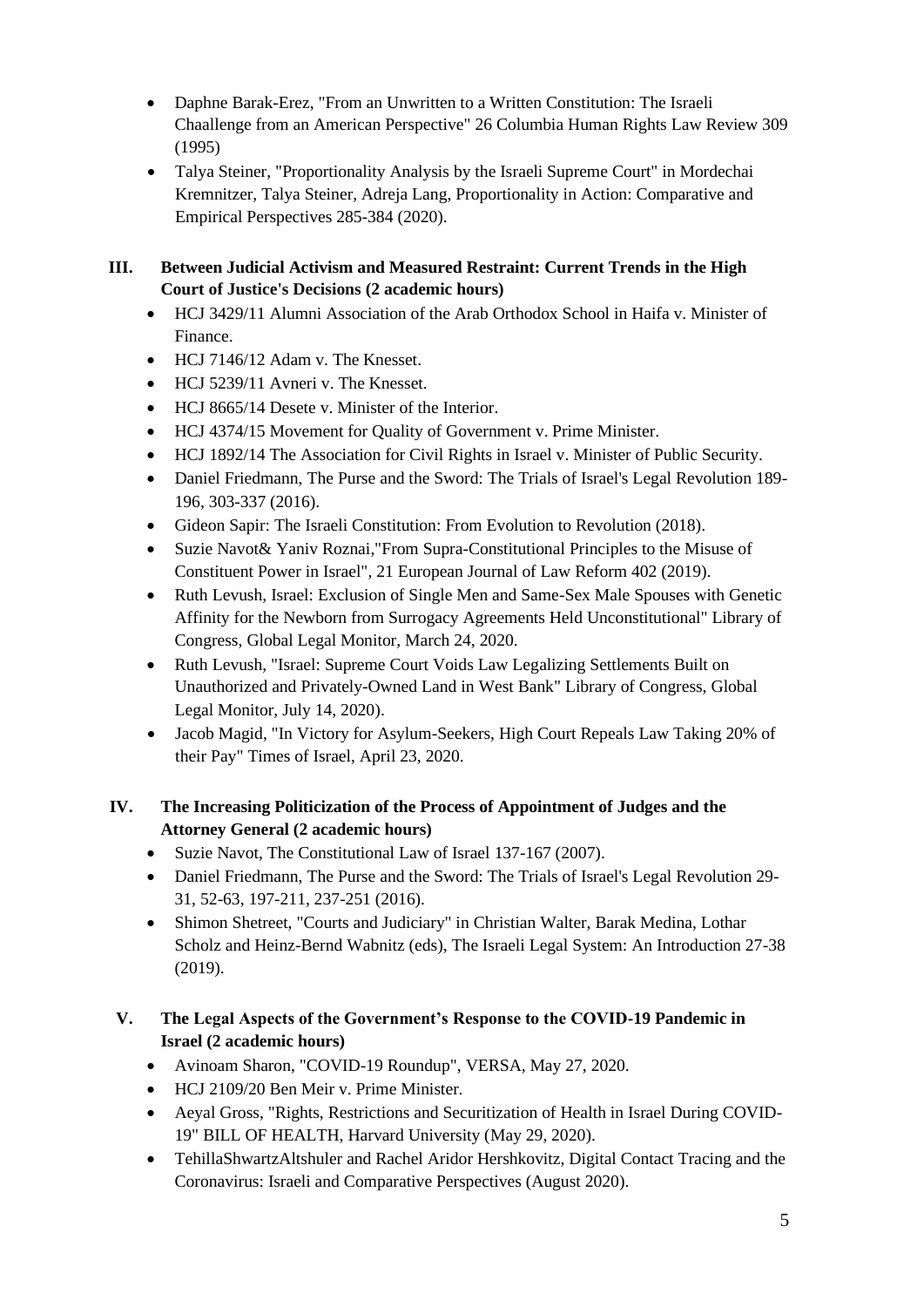- PninaSharvit Baruch and NadivMordechay, The Covid-19 Pandemic and Democratic Resilience in Israel INSS Special Publication (September 2, 2020).
- Ruth Levush, "Regulating Electronic Means to Fight the Spread of COVID-19: Israel" Global Legal Monitor, June 2020.
- Ruth Levush, Israel: Government's Extended Authorization for Coronavirus-Related Surveillance Approved, Global Legal Monitor, Nov. 4, 2020.
- Ruth Levush, Law Granting Government Special Authorities to Combat Novel Coronavirus Adopted Library of Congress, Global Legal Monitor, July 29, 2020.
- Ruth Levush, Israel: Temporary Restriction on the Right to Protest during Coronavirus Lockdown Adopted, Global Legal Monitor, October 9, 2020.
- Ruth Levush, Israel: Privacy Protection Requirements for Conducting COVID-19 Epidemiological Investigations Issued, Global Legal Monitor, Dec. 10, 2020.

**Lecture 9**: Decision Making During Crises in the Long History of Jewish Civilization (Dr. Yonatan Kaplan, Rothberg International School, Hebrew University of Jerusalem) **[The lecture is recorded and uploaded online]**

**Lecture 10**: The Political History of the Establishment and Experience of the State of Israel

**Guest Lecturer:**Dr. David Mendelsson, Hebrew Union College

• Gideon Kouts, Jacob Katz, Shmuel Ettinger, Arthur Hertzberg, Moshe Medzini and Chaim Yahil, "Zionism" in Michael Bernbaum and Fred Skolnik (eds) Encyclopaedia Judaica (Vol. 21, 2nd ed., 2007).

**Lecture 11**: Israel as the Start-Up Nation: The Role of the High-Tech Sector in Coping with the Coronavirus

**Guest Lecturer:**David Rosenberg, Business Journalist, *Ha'aretz*

• David Rosenberg, Israel's Technology Economy 1-10 (2018).

**Lecture 12:** The Position of the Ultraorthodox under the Constitutional System in Israel, and Issues Arising During the Coronavirus

**Guest Lecturer:**Dr. Gilad Malach, Israel Democracy Institute

- Lee Cahaner and Gilad Malach, Statistical Report on Ultra-Orthodox Society in Israel (Israel Democracy Institute, 2020)
- Gilad Malach and Leehe Friedman, "Curbing the Coronavirus among the Ultra-Orthodox: An Explainer" Times of Israel, April 2, 2020.
- Gilad Malach and Ruben Gorbat, "Integrating the Ultra-Orthodox in the Wake of Coronavirus" Israel Democracy Institute, June 11, 2020.
- [Yohanan Plesner ,](https://en.idi.org.il/experts/1305) [Shuki Friedman,](https://en.idi.org.il/experts/1362) [Gilad Malach,](https://en.idi.org.il/experts/1451) "The Ultra-Orthodox and the Corona Crisis: Briefing" Israel Democracy Institute, October 14, 2020.

**Lecture 13:** Law Enforcement & Intercommunal Tensions and Cooperation During the Coronavirus Outbreak